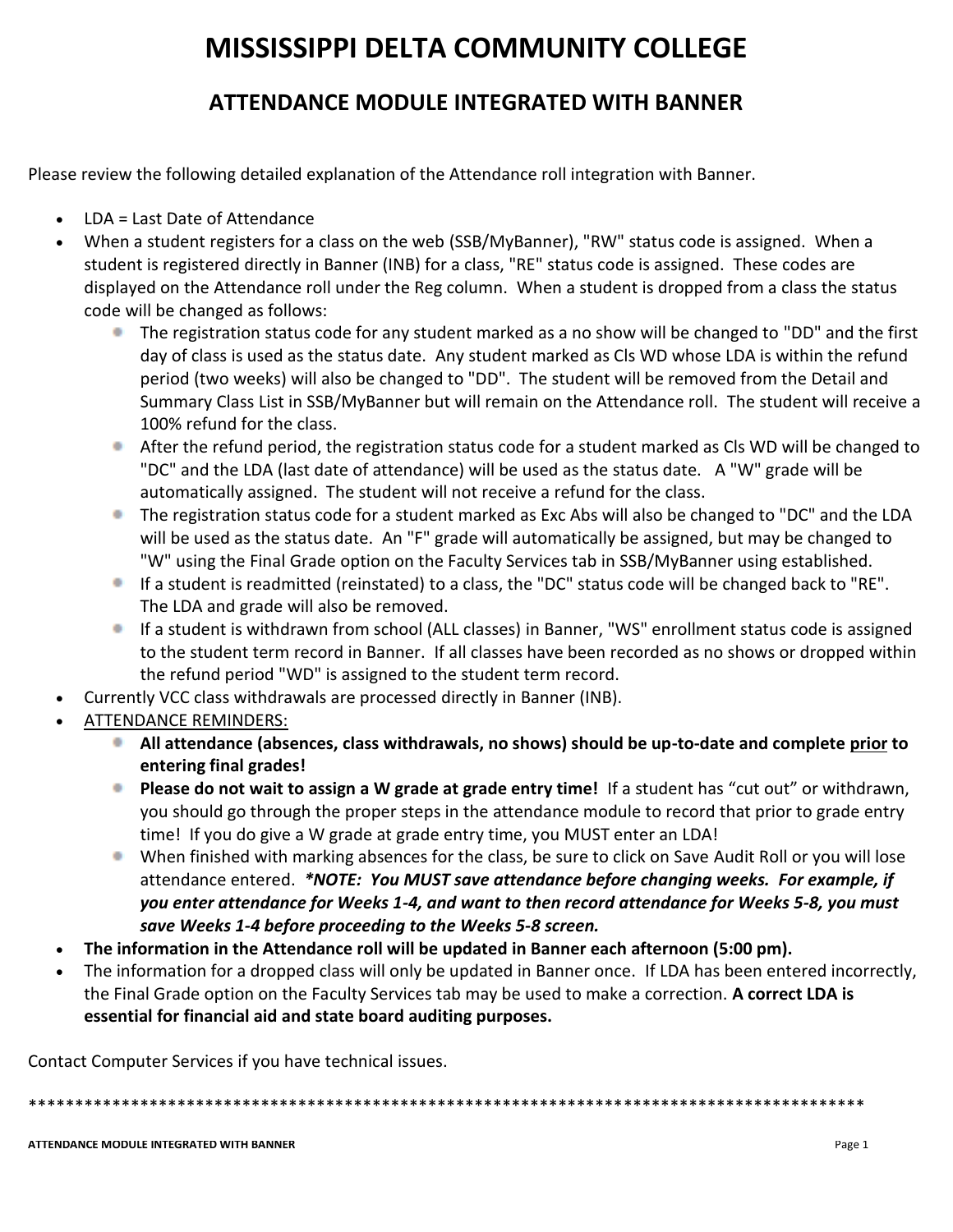#### **Recording Attendance**

- Click on **MyBanner** link from the MDCC web site at www.msdelta.edu
- Click on **MyBanner Log In**.
- Click on **Enter Secure Area** on the initial Self Service Banner (SSB/MyBanner) page.
- Enter your User ID (Banner ID or SSN) and your PIN (Password).
- Click on **Log In**.
- Click on **Faculty and Advisors** menu item OR the **Faculty Services** tab.
- Scroll to the bottom of the page and click on **Attendance Roll Form.**
- Click on the **down arrow** next to the Class(es) heading, then click on a class to enter attendance.
- Click on the Week in the semester for which attendance is to be entered (Weeks 1-4, 5-8, etc.), if not already selected.
- To mark a student absent, click on the box under the correct class meeting (NOTE: hovering over box will display date).
- After clicking once an **"A"** will be inserted in the box.
- To remove an absence, click on "**A"** and it will be removed.
- If the box is blank, it is assumed that the student was present.
- Continue marking students absent.
- **IMPORTANT!** When finished with marking absences for the class, be sure to click on **Save Audit Roll** or you will lose attendance entered. *\*NOTE: You MUST save attendance before changing weeks. For example, if you enter attendance for Weeks 1-4, and want to then record attendance for Weeks 5-8, you must save Weeks 1-4 before proceeding to the Weeks 5-8 screen.*
- Your initials and date of birth will be automatically saved in the database indicating you certify the attendance entered.

### **Recording No Shows**

- When instructed to record no shows for the semester, click on the down arrow under the Status column for the student.
- Click on **No Show.**
- Boxes will be grayed out and will be automatically marked as absences for the remainder of the semester when saved.
- When finished marking no shows click on **Save Audit Roll.**
- When transferred to Banner, the Reg status will be changed to "DD" and the first day of class is used as the status date. The student will be removed from the Detail and Summary Class List in Banner but will remain on the Attendance roll. The student will receive a 100% refund for the class.